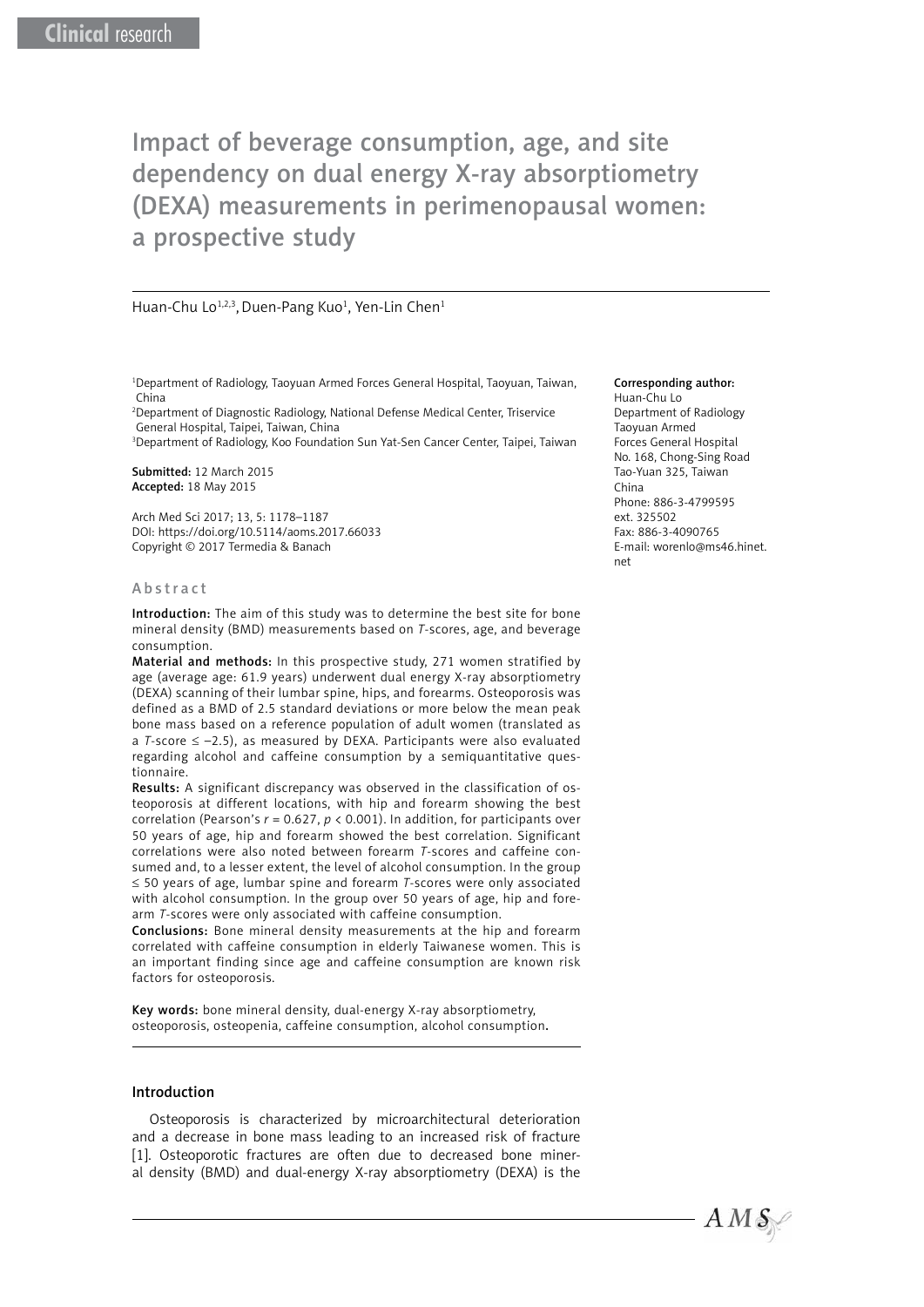most commonly used method of BMD evaluation. The strengths of DEXA are its low radiation dose  $(1-6 \mu Sv)$  and rapid scanning time  $(1-2 \mu sn)$  providing an 'areal' BMD (g/cm<sup>2</sup>) of integral (cortical and cancellous) bone [2–5].

It is well known that beverage habits influence BMD, including excessive alcohol intake and tea consumption [6–12]. Coffee and tea are among the most common sources of dietary caffeine intake. Several epidemiological studies have shown that high dietary caffeine intake is associated with reduced BMD and increased urinary calcium loss [8, 13]. In addition, both alcohol and caffeine have been implicated in the development of osteoporosis in patients at risk [11, 13, 14]. These factors are associated with an increased risk of hip fracture [6, 15]. Risk factors for osteoporosis and subsequent fractures, especially hip fractures, also include sedentary lifestyle [7, 16] and smoking [17], as well as VEGF levels [18], and leptin levels [19].

According to the World Health Organization (WHO) [2], osteoporosis is defined as a BMD of 2.5 standard deviations or more below the mean peak bone mass of a reference population of young, healthy adult women (translated as a *T*-score), as measured by DEXA. These measurements are usually performed at the proximal femur, lumbar spine, and distal third of the radius, and the diagnosis of osteoporosis is made when the T score is ≤ –2.5 [2–5].

However, BMD measurements have been shown to vary based on the site measured [20]. In particular, increased calcification within the laminae and facet joints and increased development of vascular calcifications, spondylophytes and endplate sclerosis can render DEXA scanning of the lumbar spine unreliable [21, 22].

The aim of this study, therefore, was to determine the best site for BMD measurement in elderly Taiwanese women by correlating *T*-scores with age and beverage consumption.

# Material and methods

# **Participants**

All participants gave their written informed consent prior to participation in the study including their agreement to have serial BMD measurements. This prospective study was approved by the Institutional Review Board of our hospital.

A total of 271 women with an average age of 61.9  $\pm$ 12.7 years (range, 19 to 93 years; Table I) were consecutively enrolled over a 6-month period. The participants were referred to our department by open announcements of BMD assessment posted at various departments and outpatient clinics throughout the hospital. According to their personal and medical history, participants with known pre-existing bone diseases such as tumor, metastases, or metabolic bone disorders (including diabetes or endocrine conditions) were excluded from the study. Participants with prior fractures were also excluded.

Each participant was evaluated by history and physical examination using a self-reported questionnaire. Data consisting of participant's age, height, weight and history were recorded. The medical history was also obtained during direct participant interview and included estrogen replacement therapy, menopausal status, use of bone-remodeling agents, and presence of related diseases.

# DEXA scans and reliability of bone mineral density (BMD) measurements

Bone mineral density data were obtained using a DEXA scanner (QDR-4500w; Hologic, Waltham, MA, USA). Bone mineral density measurements (g/cm2 ) were taken at the first through fourth lum-

| Participant characteristics              | Overall $(n = 271)$ | $\leq$ 50 years old (n = 38) | $>$ 50 years old (n = 233) |
|------------------------------------------|---------------------|------------------------------|----------------------------|
| Age [years] <sup>1</sup>                 | $61.0(53.0 - 70.0)$ | 44.5 (38.5-49.0)             | 63.0 (57.0–72.0)           |
| Height $\lceil$ cm $\rceil$ <sup>1</sup> | 155.0 (150.0-160.0) | 159.5 (155.0-163.0)          | 154.0 (150.0-158.0)        |
| Weight $[kg]$ <sup>1</sup>               | 55.0 (50.0-62.0)    | $56.5(50.8 - 65.0)$          | 55.0 (50.0–62.0)           |
| BMI [ $kg/m2$ ] <sup>2</sup>             | $23.6 \pm 3.6$      | $22.9 + 3.8$                 | $23.8 + 3.6$               |
| Lumbar (L1-L4) T-score <sup>2</sup>      | $-2.118 + 1.235$    | $-1.047 + 0.986$             | $-2.293 + 1.184$           |
| Hip $T$ -score <sup>2</sup>              | $-1.766 + 1.103$    | $-0.989 + 1.014$             | $-1.892 + 1.066$           |
| Forearm T-score <sup>2</sup>             | $-1.291 + 1.455$    | $0.205 + 0.894$              | $-1.535 + 1.382$           |
| Alcohol consumed <sup>3</sup>            | 19(7.0)             | 3(7.9)                       | 16(6.9)                    |
| Caffeine consumed <sup>3</sup>           | 130 (48.0)          | 28(73.7)                     | 102 (43.8)                 |

Table I. Participant demographics and descriptive statistics for 271 participants

*Values are expressed as 1 median (IQR), 2mean ± SD, 3 number (percentage). BMI – body mass index, IQR – interquartile range, SD – standard deviation.*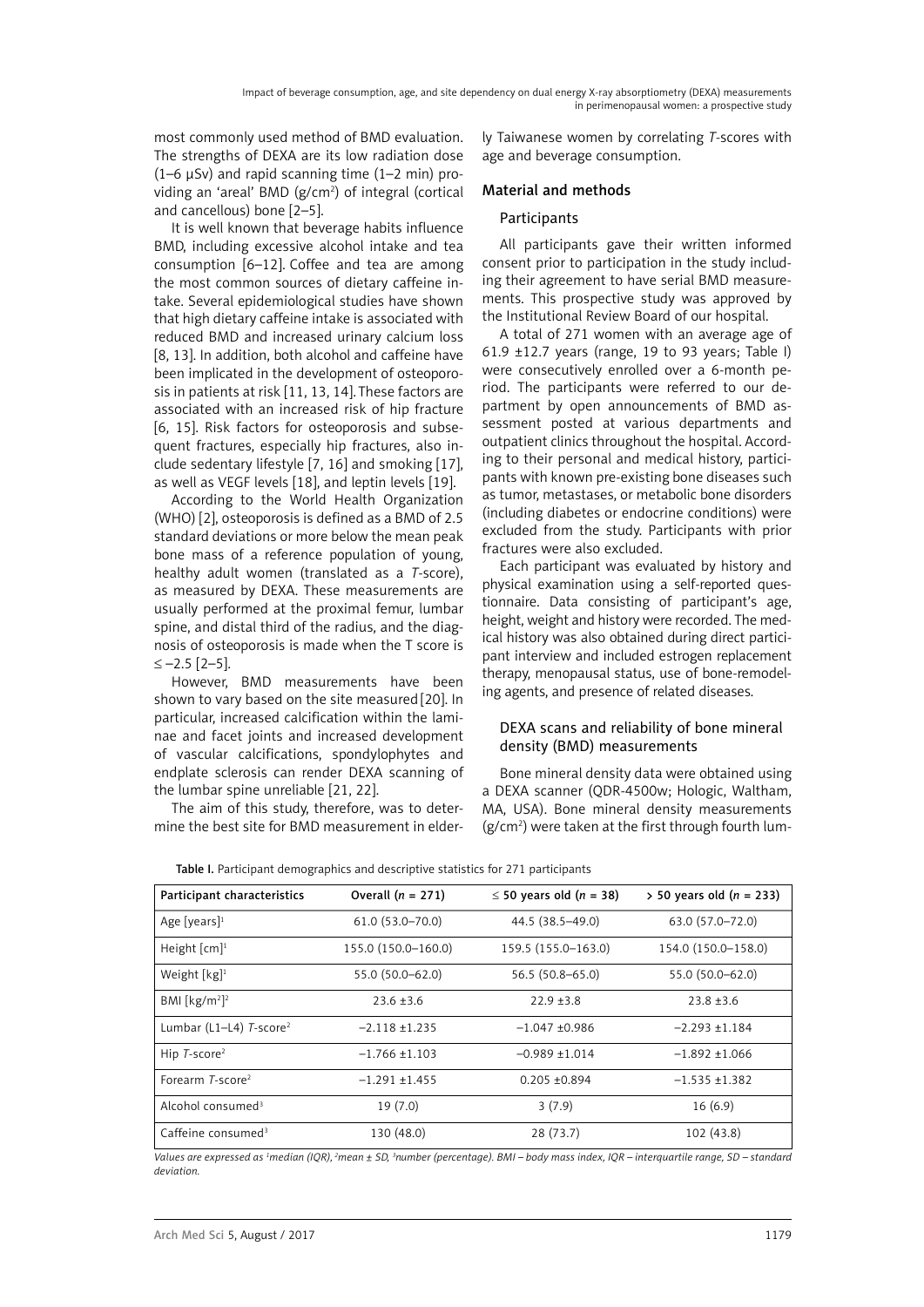bar vertebrae, the hip (femoral neck, trochanteric region and intertrochanteric region) and the distal one-third of the radius. After completion of DEXA scanning, BMDs as well as T-scores for individual lumbar vertebrae (L1–L4), hip, and forearm were calculated using on-line software. These measurements comprised our data comparison pool.

Serial scans were performed on the same day and reports were confirmed and classified by an experienced radiologist (H.C.L.). According to the WHO, a *T*-score less than –2.5 was indicative of osteoporosis. Osteopenia denotes bone loss in the range of –1 to –2.5. Participants with an average *T*-score above –1 were considered healthy [2].

In our study, the BMD measurements revealed no significant differences between test-retest and between operators, except for total mass. With coefficients of variation ranging from 0.2% to 3.5%, and with intraclass correlation coefficients ranging from 0.99 to 1.00, the Hologic QDR 4500/A DXA system was shown to be highly reliable regarding BMD assessment [23].

# Beverage consumption and semiquantitative beverage-frequency questionnaire

The consumption of the three varieties of beverages most widely imbibed throughout the world (alcohol, coffee, and tea) was evaluated using a modified and validated self-administered beverage frequency questionnaire [12, 13]. Participants were asked to report their average alcohol, coffee and tea consumption per day during the previous year. According to the International Osteoporosis Foundation's suggestion, alcohol consumption was regarded as positive if the participant consumed more than 500 ml/day of beer (4% alcohol), 160 ml/day of wine (12.5% alcohol), or 50 ml/day of hard liquor (40% alcohol). In other words, consumption of alcohol in excess of the safe drinking limit of more than 2 units a day



Figure 1. Units of alcohol per glass as a rough guide for the amount of alcohol consumed in beer (or cider), wine, and hard liquor by the glass

*\*Standard glasses and alcohol content in beverages vary per country, hence fluid amounts and percentages used rather than standard glasses.*

(Figure 1) is regarded as positive, where a unit of alcohol is equivalent to 10 ml (or approximately 8 grams) of pure ethanol, the active chemical ingredient in alcoholic beverages. Excessive alcohol consumption increases the risk of osteoporosis and fractures [24].

Coffee consumption was regarded as positive if the participant consumed more than 2 units of caffeine/day (one cup of coffee was regarded as 1 unit of caffeine containing 136 mg). Tea consumption was regarded as positive if the participant consumed more than 4 cups/day of tea (with one cup of tea regarded as 0.5 unit of caffeine) [12, 13].

The participants were also asked questions regarding their alcohol, tea, and coffee-drinking habits and were then categorized as habitual vs. nonhabitual drinkers on the basis of self-report. Participants who drank coffee or tea more than three times per week for 6 months or longer were recorded as habitual drinkers; otherwise, they were classified as nonhabitual drinkers. In terms of alcohol consumption, participants were classified as habitual drinkers if they drank alcohol at least once a week [12, 13].

# Statistical analysis

Age, height, and weight of each patient were considered non-normally distributed continuous variables and represented by median and inter-quartile range (IQR, the range between the 25th and 75th percentile). *T*-scores of lumbar spine, hip, and forearm were normally distributed and represented as means and standard deviations (SDs). Categorical variables were represented by counts and percentages. In order to adjust for the effect of age, participants were divided into 2 groups: women  $\leq$  50 years of age vs. women > 50 years of age.

Differences in *T*-scores at the lumbar spine, hip, and forearm were compared by paired *t-*test. Pearson's correlation coefficient *r* (Pearson's *r*) was used to determine the associations between the *T*-score among the three sites, and the point biserial coefficient *r* was used to determine the associations between *T*-scores and types of beverages consumed as the beverages consumed represented categorical data [25]. Cohen's  $\kappa$  was used to compare the reliability of diagnostic agreement among the three sites. All statistical assessments were two-sided and evaluated at the 0.05 level of significant difference. Statistical analyses were performed using SPSS software version 18.0 (SPSS Inc., Chicago, IL, USA).

# Results

Demographic data for the 271 participants are summarized in Table I. Their median age was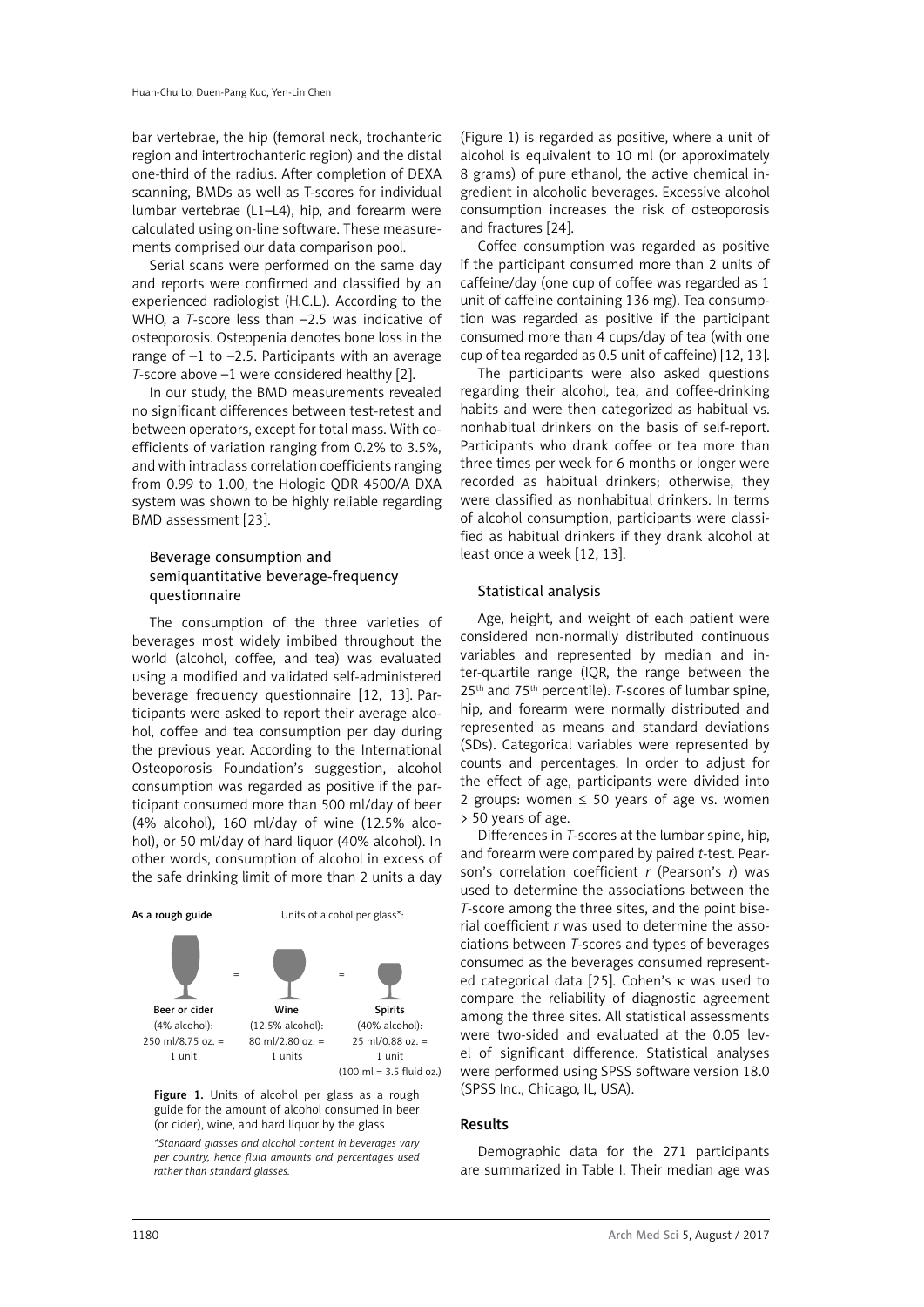61.0 years (IQR: 53.0–70.0 years), median height was 155.0 cm (IQR: 150.0–160.0 cm), and median weight was 55.0 kg (IQR: 50.0–62.0 kg). Their average body mass index (BMI) was 23.6 ±3.6 kg/m<sup>2</sup>. The average *T*-scores measured at the lumbar spine, hip, and forearm were -2.118 ±1.235,  $-1.766 \pm 1.103$ , and  $-1.291 \pm 1.455$ , respectively.

There were 38 participants  $\leq$  50 years of age with a median age of 44.5 years (IQR: 38.5–49.0 years), median height of 159.5 cm (IQR: 155.0– 163.0 cm), and median weight of 56.5 kg (IQR: 50.8–65.0 kg). Their average BMI was 22.9 ±3.8 kg/m2 . Their average *T*-scores measured at the lumbar spine, hip, and forearm were –1.047 ±0.986, –0.989 ±1.014, and 0.205 ±0.894, respectively.

There were 233 participants over 50 years of age with a median age of 63.0 years (IQR: 57.0– 72.0 years), a median height of 154.0 cm (IQR: 150.0–158.0 cm), and median weight of 55.0 kg (IQR: 50.0–62.0 kg). Their average BMI was 23.8 ±3.6 kg/m2 . Their average *T*-scores measured at the lumbar spine, hip, and forearm were –2.293 ±1.184, –1.892 ±1.066, and –1.535 ±1.382, respectively.

Of the 271 women who participated in the study, 19 (7.0%) consumed alcohol and 130 (48.0%) participants consumed caffeine (coffee or tea). In the age group  $\leq 50$  years of age, 3 (7.9%) participants consumed alcohol and 28 (73.7%) participants consumed caffeine. In the group over 50 years of age, 16 (6.9%) consumed alcohol and 102 (43.8%) participants consumed caffeine. The remaining 136 participants abstained from the consumption of alcohol or caffeinated beverages and drank only water.

Figure 2 is a graph of *T*-scores for lumbar spine, hip, and forearm sites. There were significant differences in the *T*-scores between lumbar spine and hip, lumbar spine and forearm, and hip and forearm (all  $p \lt 0.001$ ). Moreover, in the group over 50 years of age, there were significant differences in the *T*-scores between lumbar spine and hip, lumbar spine and forearm, and hip and forearm (all  $p < 0.001$ , data not shown). On the other hand, there were significant differences only in the *T*-scores between lumbar spine and forearm and hip and forearm in the group  $\leq$  50 years of age (both *p* < 0.001, data not shown).

Figure 3 shows the correlations in *T*-scores among lumbar spine, hip, and forearm. There were significant correlations in *T*-scores between lumbar spine and hip (Pearson's *r* = 0.551, *p* < 0.001, Figure 3 A), lumbar spine and forearm (Pearson's  $r = 0.583$ ,  $p < 0.001$ , Figure 3 B), and hip and forearm (Pearson's *r* = 0.627, *p* < 0.001, Figure 3 C), with the best correlation occurring between hip and forearm.

Moreover, in the group  $\leq$  50 years of age, there were significant correlations in *T*-scores between lumbar spine and hip (Pearson's *r* = 0.611, *p* < 0.001), lumbar spine and forearm (Pearson's *r* = 0.417, *p* < 0.001), and hip and forearm (Pearson's *r* = 0.544, *p* < 0.001) (data not shown), with the best correlation observed between lumbar spine and hip.

In the group over 50 years of age, there were significant correlations in *T*-scores between lumbar spine and hip (Pearson's *r* = 0.489, *p* < 0.001), lumbar spine and forearm (Pearson's *r* = 0.522, *p* < 0.001), and hip and forearm (Pearson's *r* = 0.592, *p* < 0.001) (data not shown), with the best correlation found between hip and forearm.

Table II displays the diagnostic agreement among lumbar spine, hip, and forearm with regards to *T*-score. The number of participants with the same diagnostic agreement in the three categories (normal, osteopenia, and osteoporosis) between lumbar spine and hip, lumbar spine and forearm, and hip and forearm were 135 (49.8%)  $(\kappa = 0.236)$ , 114 (42.7%)  $(\kappa = 0.161)$ , and 149 (55.0%) ( $\kappa$  = 0.336), respectively, with hip and forearm showing the best correlation agreement.

In the group  $\leq 50$  years of age, the number of participants with the same diagnostic agreement in the three categories (normal, osteopenia, and osteoporosis) between lumbar spine and hip was 21 (55.3%) ( $\kappa$  = 0.206), whereas the data were insufficient to access the diagnostic agreement in either lumbar spine and forearm or hip and forearm.

In the group over 50 years of age, the number of participants with the same diagnostic agreement in the three categories (normal, osteopenia, and osteoporosis) between lumbar spine and hip, lumbar spine and forearm, and hip and forearm were 114 (48.9%) ( $\kappa$  = 0.214), 98 (42.1%) ( $\kappa$  = 0.153), and 127 (54.5%) ( $\kappa$  = 0.326), respectively, with hip and forearm showing the best agreement.



Figure 2. Graph of *T*-scores for lumbar spine, hip, and forearm sites

*\*Indicates significant difference between the two groups.*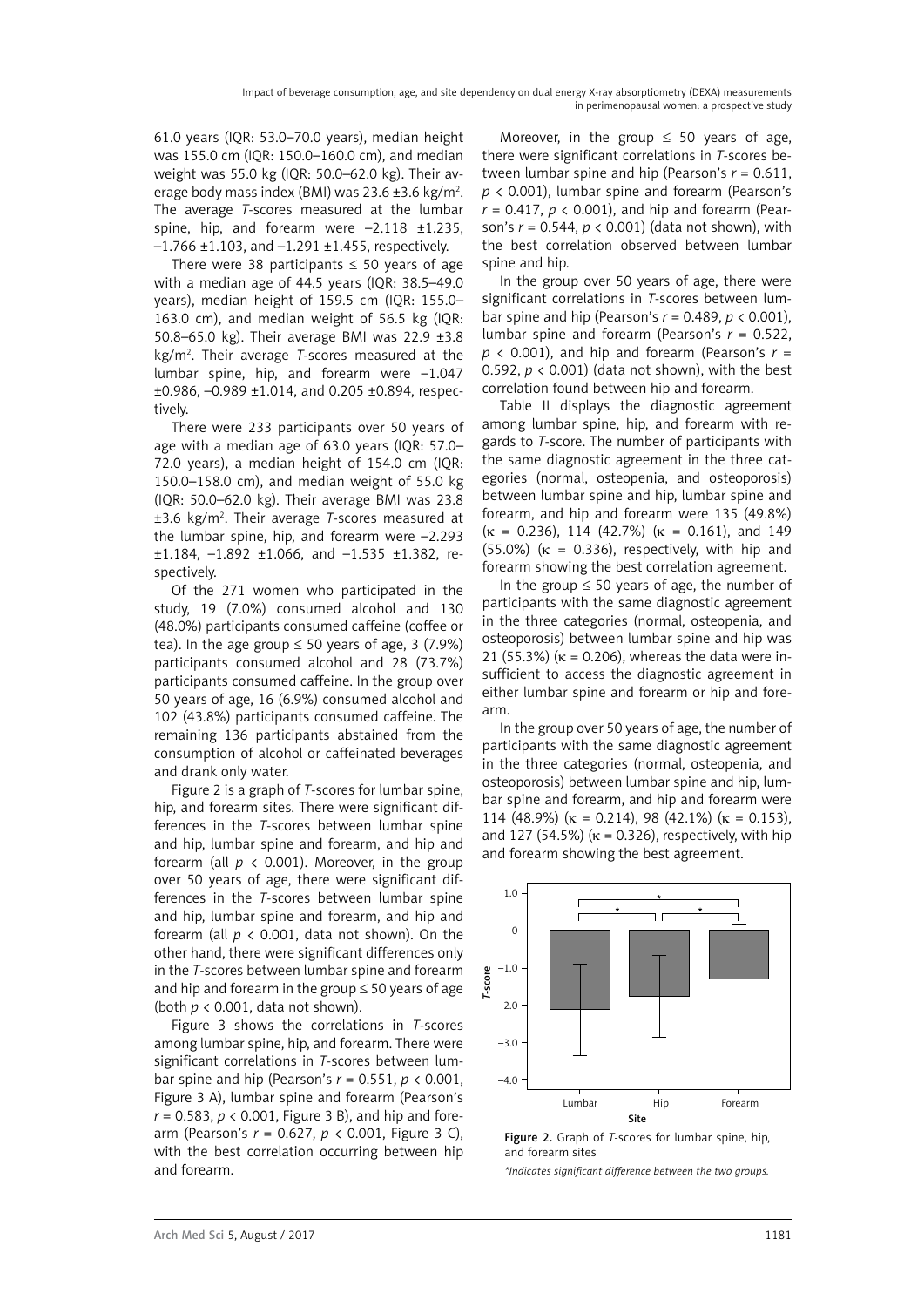

Table III shows the correlation between *T*-scores and the type of beverage consumed. The use of caffeine or alcohol correlated with *T*-scores to different extents in the lumbar spine, hip and forearm. Changes in hip and forearm *T*-scores appeared to be strongly associated with caffeine consumption (Table III). In contrast, lumbar spine was only associated with caffeine consumption and to a lesser extent than either forearm or hip.

A significant correlation was noted between *T-*scores of the forearm and caffeine consumption (point biserial coefficient  $r = 0.228$ ,  $p \lt 0.001$ ) and to a lesser extent the level of alcohol consumption (point biserial coefficient  $r = 0.135$ ,  $p = 0.027$ ). There was a significant correlation between *T*-scores of the hip and caffeine consumed (point biserial coefficient *r* = 0.226, *p* < 0.001) and to a lesser extent between T-score of the lumbar

spine and caffeine consumed (point biserial coefficient  $r = 0.156$ ,  $p = 0.010$ ).

In the group  $\leq$  50 years of age, lumbar spine and forearm were only associated with alcohol consumption (point biserial coefficient *r* = 0.325,  $p = 0.046$  for lumbar spine and point biserial coefficient  $r = 0.330$ ,  $p = 0.043$  for forearm, respectively).

In the group over 50 years of age, hip and forearm were only associated with caffeine consumption (point biserial coefficient  $r = 0.178$ ,  $p = 0.006$ for hip and point biserial coefficient  $r = 0.176$ ,  $p =$ 0.007 for forearm, respectively).

#### Discussion

This study correlated BMD measurements at different skeletal sites (lumbar spine, hip, and forearm) with age and beverage consumption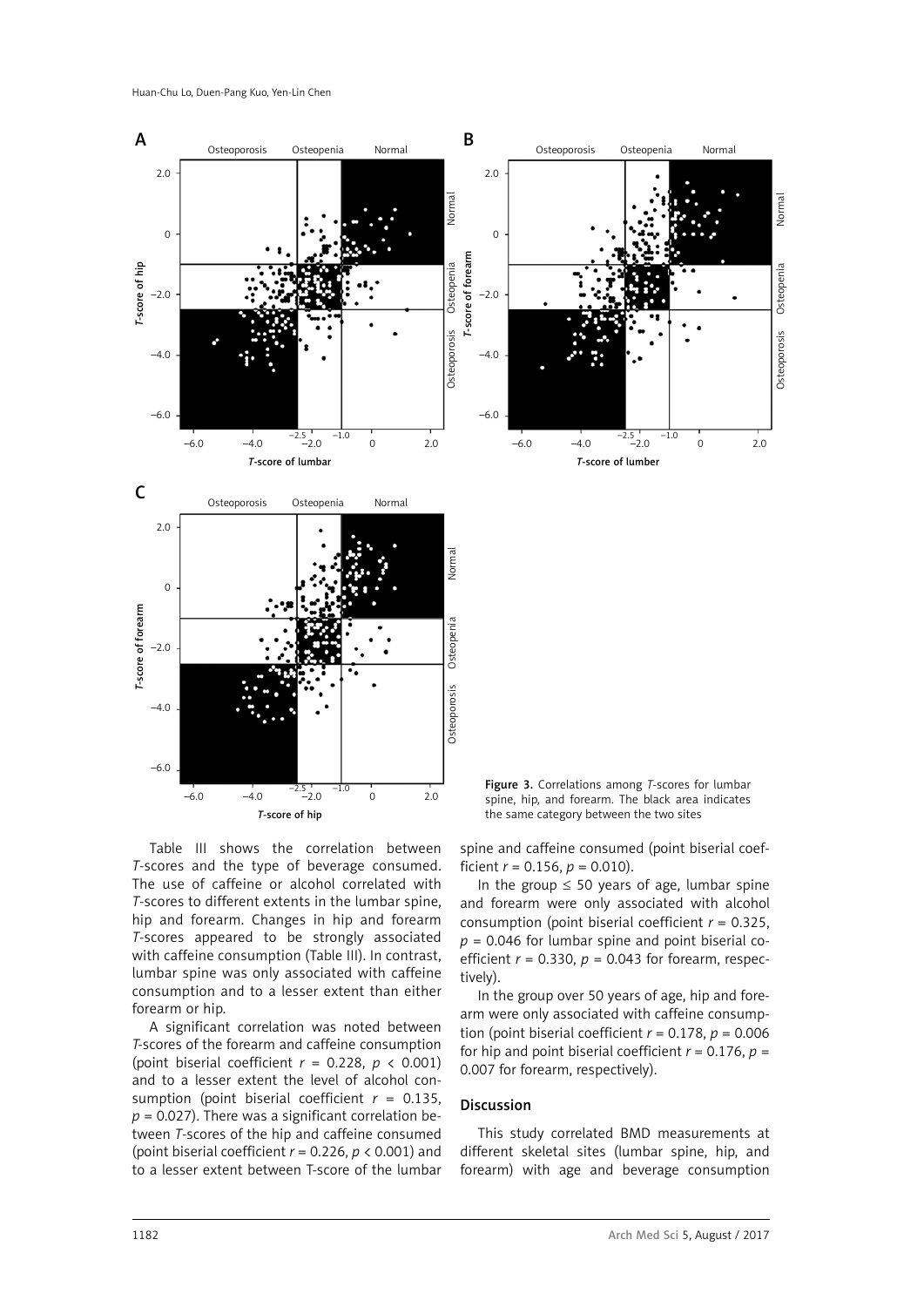Table II. Distribution of diagnostic agreement among lumbar spine, hip, and forearm. A - lumbar spine vs. hip,  $B$  – lumbar spine vs. forearm,  $C$  – hip vs. forearm

| Hip                       | Lumbar spine         |      |    |              |             | $\kappa$ value |       |
|---------------------------|----------------------|------|----|--------------|-------------|----------------|-------|
|                           | Normal<br>Osteopenia |      |    | Osteoporosis |             |                |       |
|                           | n                    | %    | n  | %            | n           | %              |       |
| Overall:                  | 59                   | 100  | 99 | 100          | 113         | 100            |       |
| Normal ( $n = 65$ )       | 33                   | 55.9 | 27 | 27.3         | 5           | 4.4            | 0.236 |
| Osteopenia ( $n = 136$ )  | 22                   | 37.3 | 54 | 54.5         | 60          | 53.1           |       |
| Osteoporosis ( $n = 70$ ) | $\overline{4}$       | 6.8  | 18 | 18.2         | 48          | 42.5           |       |
| $\leq$ 50 years old:      | 18                   | 100  | 19 | 100          | 1           | 100            | 0.206 |
| Normal $(n = 20)$         | 12                   | 66.7 | 8  | 42.1         | $\mathbf 0$ |                |       |
| Osteopenia ( $n = 14$ )   | 6                    | 33.3 | 8  | 42.1         | $\mathbf 0$ |                |       |
| Osteoporosis $(n = 4)$    | $\mathbf{O}$         |      | 3  | 15.8         | 1           | 100            |       |
| $> 50$ years old:         | 41                   | 100  | 80 | 100          | 112         | 100            |       |
| Normal $(n = 45)$         | 21                   | 51.2 | 19 | 23.8         | 5           | 4.5            | 0.214 |
| Osteopenia ( $n = 122$ )  | 16                   | 39.0 | 46 | 57.7         | 60          | 53.6           |       |
| Osteoporosis ( $n = 66$ ) | 4                    | 9.8  | 15 | 18.8         | 47          | 42.0           |       |

#### B

A

| Forearm                   | Lumbar spine |      |              |      | $\kappa$ value   |      |           |
|---------------------------|--------------|------|--------------|------|------------------|------|-----------|
|                           | Normal       |      | Osteopenia   |      | Osteoporosis     |      |           |
|                           | n            | %    | n            | %    | $\boldsymbol{n}$ | %    |           |
| Overall:                  | 59           | 100  | 99           | 100  | 113              | 100  |           |
| Normal ( $n = 125$ )      | 44           | 74.6 | 60           | 60.6 | 21               | 18.6 | 0.161     |
| Osteopenia ( $n = 80$ )   | 10           | 16.9 | 24           | 24.2 | 46               | 40.7 |           |
| Osteoporosis ( $n = 66$ ) | 5            | 8.5  | 15           | 15.2 | 46               | 40.7 |           |
| $\leq$ 50 years old:      | 18           | 100  | 19           | 100  | 1                | 100  |           |
| Normal $(n = 33)$         | 15           | 83.3 | 18           | 94.7 | $\Omega$         |      | <b>NA</b> |
| Osteopenia ( $n = 5$ )    | 3            | 16.7 | 1            | 5.3  | 1                | 100  |           |
| Osteoporosis $(n = 0)$    | $\mathbf{O}$ |      | $\mathbf{0}$ |      | $\Omega$         |      |           |
| > 50 years old:           | 41           | 100  | 80           | 100  | 112              | 100  |           |
| Normal ( $n = 92$ )       | 29           | 70.7 | 42           | 52.5 | 21               | 18.8 | 0.153     |
| Osteopenia ( $n = 75$ )   | 7            | 17.1 | 23           | 28.8 | 45               | 40.2 |           |
| Osteoporosis ( $n = 66$ ) | 5            | 12.2 | 15           | 18.8 | 46               | 41.1 |           |
|                           |              |      |              |      |                  |      |           |

# Forearm  $\blacksquare$  is the contract of the contract of the Hip contract of the contract of the contract of the contract of the contract of the contract of the contract of the contract of the contract of the contract of the con Normal Osteopenia Osteoporosis *n* % *n* % *n* % Overall: 65 100 136 100 70 100 Normal (*n* = 125) 52 80.0 60 44.1 13 18.6 0.336 Osteopenia (*n* = 80) 8 12.3 56 41.2 16 22.9 Osteoporosis (*n* = 66) 5 7.7 20 14.7 41 58.6  $\leq$  50 years old: 20 14 4 Normal (*n* = 33) 19 95.0 11 78.6 3 75.0 NA Osteopenia (*n* = 5) 1 5.0 3 21.4 1 25.0 Osteoporosis  $(n = 0)$  0 0 0 0 > 50 years old: 45 122 66 Normal (*n* = 92) 33 73.3 49 40.2 10 15.2 0.326 Osteopenia (*n* = 75) 7 15.6 53 43.4 15 22.7 Osteoporosis (*n* = 66) 5 11.1 20 16.4 41 62.1 *% was represented by column percentage.*

Arch Med Sci 5, August / 2017 1183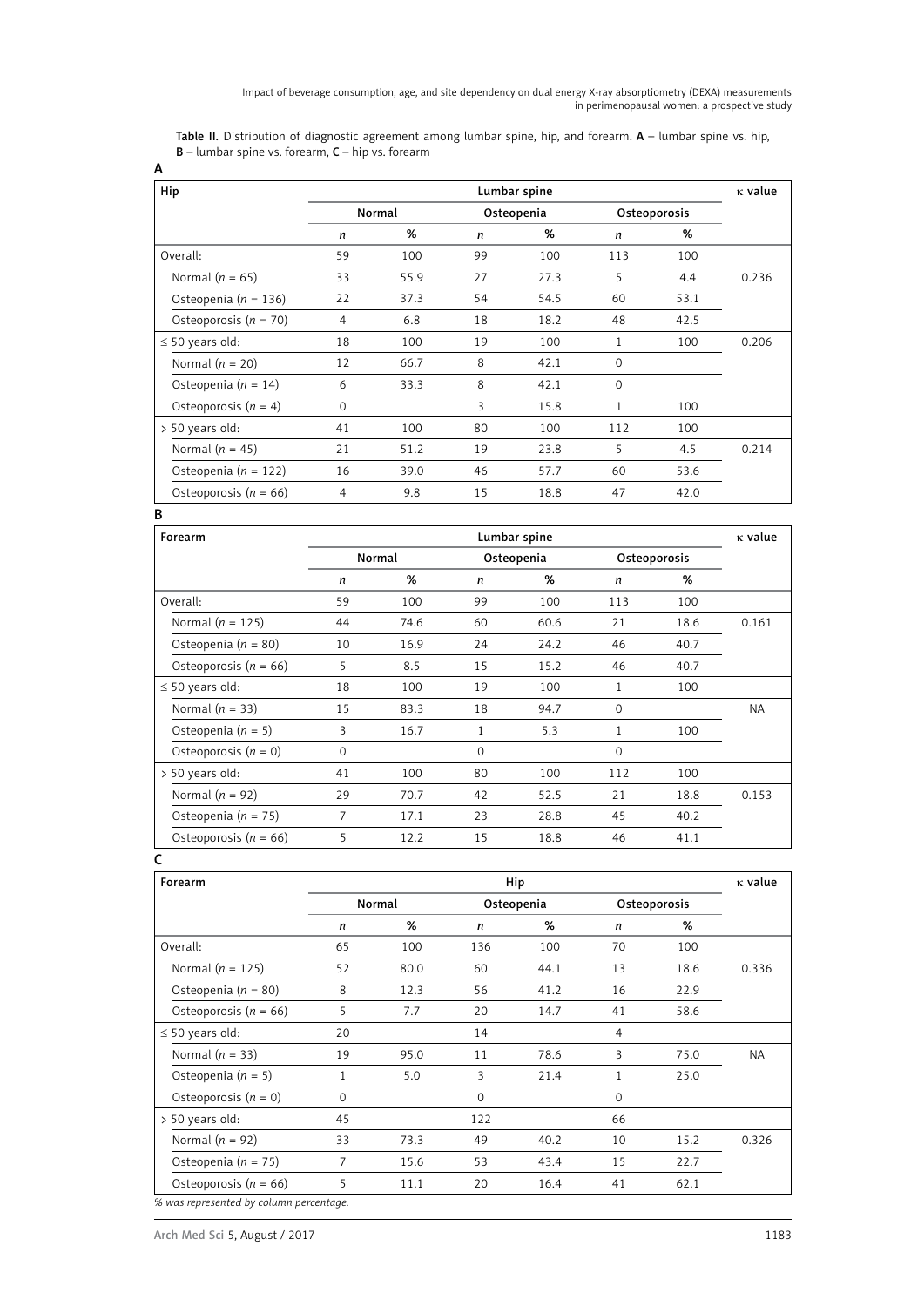| Table III. Correlations between T-scores and type of beverage consumed |  |
|------------------------------------------------------------------------|--|
|------------------------------------------------------------------------|--|

| <b>Beverage</b>      | Biserial correlation coefficient r |          |          |  |  |
|----------------------|------------------------------------|----------|----------|--|--|
|                      | Lumbar spine                       | Hip      | Forearm  |  |  |
| Overall:             |                                    |          |          |  |  |
| Alcohol              | 0.056                              | 0.083    | $0.135*$ |  |  |
| Caffeine             | $0.156*$                           | $0.226*$ | $0.228*$ |  |  |
| $\leq$ 50 years old: |                                    |          |          |  |  |
| Alcohol              | $0.325*$                           | 0.124    | $0.330*$ |  |  |
| Caffeine             | $-0.017$                           | 0.179    | $-0.017$ |  |  |
| > 50 years old:      |                                    |          |          |  |  |
| Alcohol              | 0.016                              | 0.076    | 0.123    |  |  |
| Caffeine             | 0.104                              | $0.178*$ | $0.176*$ |  |  |

*\*Indicates significant correlation between the two groups.*

(alcohol and caffeine). Between any two of the three sites (lumbar spine vs. hip, lumbar spine vs. forearm, hip vs. forearm), there existed significant differences in *T*-scores (all *p* < 0.001; Figure 2), yet BMD measurements within each pair of sites were well correlated (all *p* < 0.001; Figure 3). As a result, a significant discrepancy was observed in the classification of osteoporosis at different locations, with hip and forearm showing the best correlation (Pearson's *r* = 0.627, *p* < 0.001, Figure 3 C). In addition, regarding the number of participants with the same diagnostic agreement in the three categories (normal, osteopenia, and osteoporosis) between lumbar spine and hip, lumbar spine and forearm, and hip and forearm, for participants over 50 years of age, hip and forearm showed the best agreement.

The use of caffeine or alcohol also correlated to varying degrees with *T*-scores in lumbar spine, hip and forearm. In the group  $\leq$  50 years of age, lumbar spine and forearm *T*-scores were only associated with alcohol consumption (point biserial coefficient  $r = 0.325$ ,  $p = 0.046$  in lumbar spine and point biserial coefficient  $r = 0.330$ ,  $p = 0.043$ in forearm, respectively; Table III). In the group over 50 years of age, hip and forearm *T*-scores were only associated with caffeine consumption (point biserial coefficient  $r = 0.178$ ,  $p = 0.006$ in hip and point biserial coefficient  $r = 0.176$ ,  $p = 0.007$  in forearm, respectively; Table III). These results demonstrated that bone loss rates were site-dependent and were affected to varying degrees by the type of beverage consumed and age of the patient.

Based on the osteodensitometric definitions proposed by the WHO study group [2, 26], the diagnosis of either osteoporosis or osteopenia is made when a sufficiently low BMD is measured in one or more anatomic sites. Rachner *et al.* [27] reported that the prevalence of osteoporosis increases with the number of scanned sites. A combination of lumbar spine and hip BMD data should be measured when diagnosing osteoporosis, even though this increases the prevalence of osteoporosis by 50% or more in perimenopausal women [20, 28]. In clinical practice, the diagnosis of osteoporosis and the decision to initiate treatment are most commonly made by comparing BMD data of the lumbar spine to a normative database. Numerous prospective studies have reported that BMD measurements at various sites are equally effective in predicting future fractures [29–31]. According to their findings, measurement of lumbar spine BMD appears to provide adequate information to diagnose osteoporosis on the basis of bone mass measurements. However, several studies have shown considerable diagnostic disagreement between quantitative sonography of the calcaneus vs. DEXA scans of the spine and femur [32, 33]. Our finding of a significant difference between *T*-scores within the lumbar spine, hip, and forearm was in agreement with previous studies [21, 22, 34, 35]. Other workers have also found that BMD measurements at different anatomic sites varied depending on the sites studied [20, 36, 37].

Previous studies have shown that coffee and alcohol intake are risk factors for reduced BMD and increased osteoporotic fractures in women [13, 38]. In contrast, tea drinking has been associated with a higher BMD [39, 40] and a reduced risk of hip fracture [41, 42]. Our study was designed to prospectively determine whether beverage consumption had an influence on BMD measurements performed at different skeletal sites. The hip and forearm appeared to be the best site for predicting skeletal status based on our BMD measurements and correlated with caffeine consump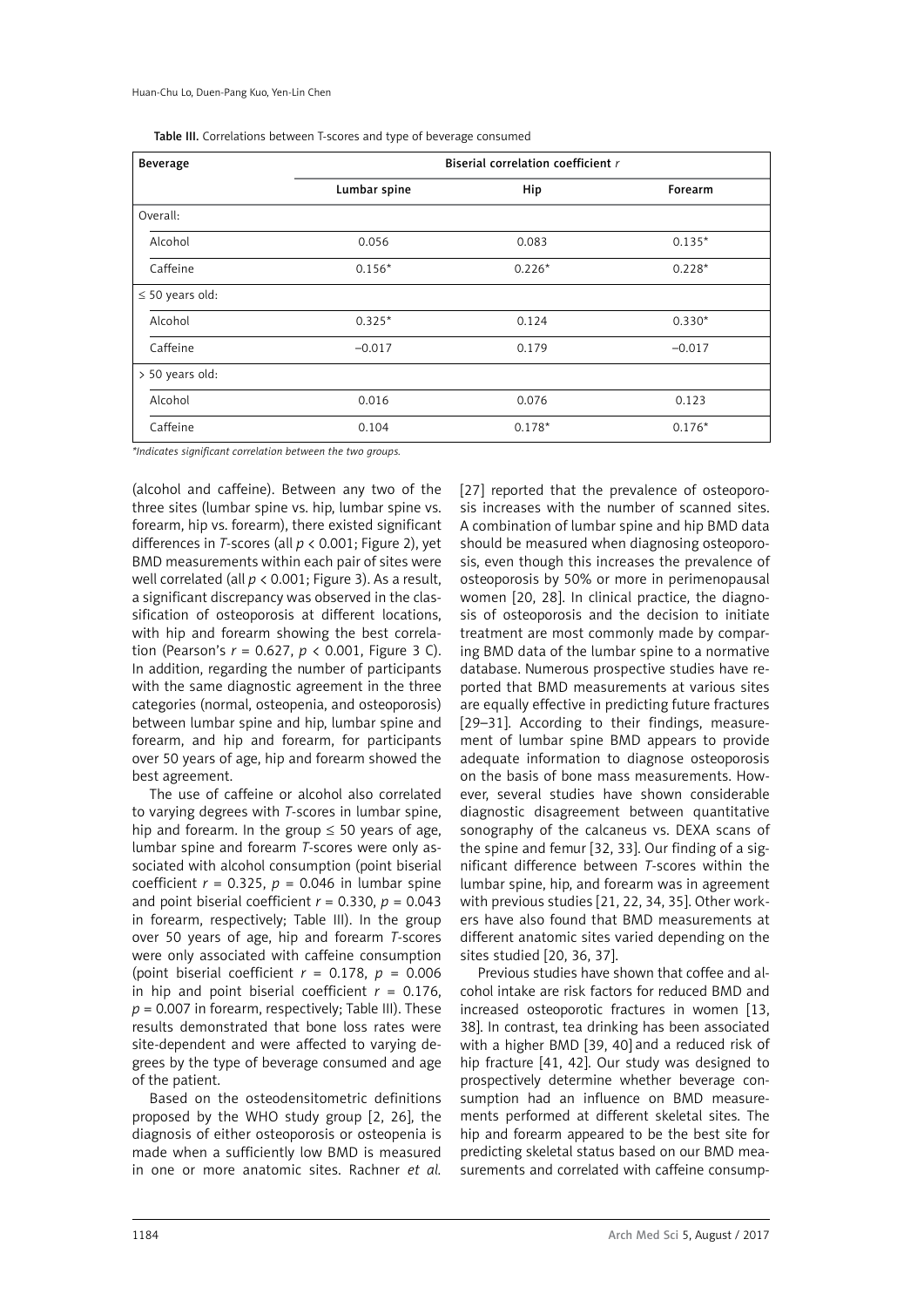tion, especially in elderly Taiwanese females, while the lumbar spine was the least predictive site.

This was an important finding since both age and caffeine consumption are known risk factors for the development of osteoporosis. Breastfeeding has no deleterious effects and may confer an additional advantage for BMD in pre-menopausal women [43]. The rapid decline in estrogen production at menopause and an increased life span both contribute to the development of osteoporosis in elderly women [14]. With regards to the mechanism underlying the effect of caffeine consumption on BMD, considerable evidence supports a calciuretic effect [13, 14]. Caffeine has also been shown to influence calcium metabolism by decreasing both vitamin D receptor protein expression and alkaline phosphatase activity of osteoblasts [14]. In addition, the inverse relationship between caffeine intake and bone density found in our study has been evaluated in a report [13].

Hip fracture is the most devastating result of osteoporosis. Worldwide, the number of elderly is expected to double by 2040, and the incidence of hip fractures is likely to become a substantial burden on public health systems due to the significant disability and high mortality rate associated with hip fracture as well as the cost of surgical treatment [44]. In the United States, for example, adjusted first-year costs associated with hip fracture for patients aged 65 years or older were US \$15,196 [45]. Thus, a better understanding of risk factors for developing osteoporosis may aid in preventing health issues, such as hip fractures and their related costs, particularly in our elderly Taiwanese women.

Our study had several limitations. We did not attempt to quantify total lifetime coffee consumption or take into consideration the type of coffee bean used, the brewing time, or the preparation method, all of which may affect the quantity of caffeine in the consumed drink [14]. In addition, the manner whereby coffee was consumed (e.g., decaffeinated, with or without milk or cream) was not considered. Also, cofounders such as consumption of other caffeinated beverages (soft drinks and energy drinks), other calcium sources such as milk, consumption of vitamin D, calcium supplements, health food supplements, magnesium, and physical activity and conditions that may affect calcium metabolism and the bone mineral density were not considered [2, 46]. Factors affecting calcium metabolism and bone deposition other than those directly affecting the bones, i.e., weight (obesity), and endocrine conditions such as diabetes were not considered in the analysis. Additional cofounders not considered included underlying diseases not mentioned by the patients such as duodenal ulcer and parathyroid disease. We also

did not consider the effect of baseline BMD on the results. Other possible confounders commonly associated with coffee consumption (and which can contribute to the risk of osteoporosis) such as smoking and lack of exercise were not evaluated. In addition, we enrolled participants from open announcements in various departments and outpatient clinics, which may have led to some selection bias. Finally, DEXA of the lumbar spine can be extremely unreliable when calcification, sclerosis and osteophytes exist; however, we did not use quantitative computed tomography (QCT) as an alternative as it is expensive and, therefore, out of reach for most of our patients. In addition, it also results in higher radiation exposure compared with DEXA [21, 22].

A strength of this study involved providing lifestyle information on the effect of beverage consumption on BMD measurements at different skeletal sites in Taiwanese women stratified by age. The novelty of this study was the finding that bone loss rates for osteoporosis were site-specific and correlated with age and consumption of beverages, especially caffeine. The aim of this study was to determine the best site for BMD measurement based on *T*-scores, age, and beverage consumption when lumbar BMD measurements were not available. Our goal was not to change international algorithms, but merely to suggest that, in the face of significant spinal degeneration that may render lumbar BMD unreliable [21, 22], the other two sites for BMD should be used (i.e., hip and forearm), particularly in elderly Taiwanese women who drink caffeine. We still, however, measure all three sites (lumbar spine, forearm and hip) when performing each DEXA scan in our hospital.

In conclusion, BMD measurements at the hip and forearm correlated with caffeine consumption in elderly Taiwanese women. This is an important finding since age and caffeine consumption are known risk factors for the development of osteoporosis.

# Acknowledgments

This study was funded by Taoyuan Armed Forces General Hospital Grant 10226 and TSGH IRB No: TY 101-17.

# Conflict of interest

The authors declare no conflict of interest.

# References

1. Boutroy S, Bouxsein ML, Munoz F, Delmas PD. In vivo assessment of trabecular bone microarchitecture by high-resolution peripheral quantitative computed tomography. J Clin Endocrinol Metab 2005; 90: 6508-15.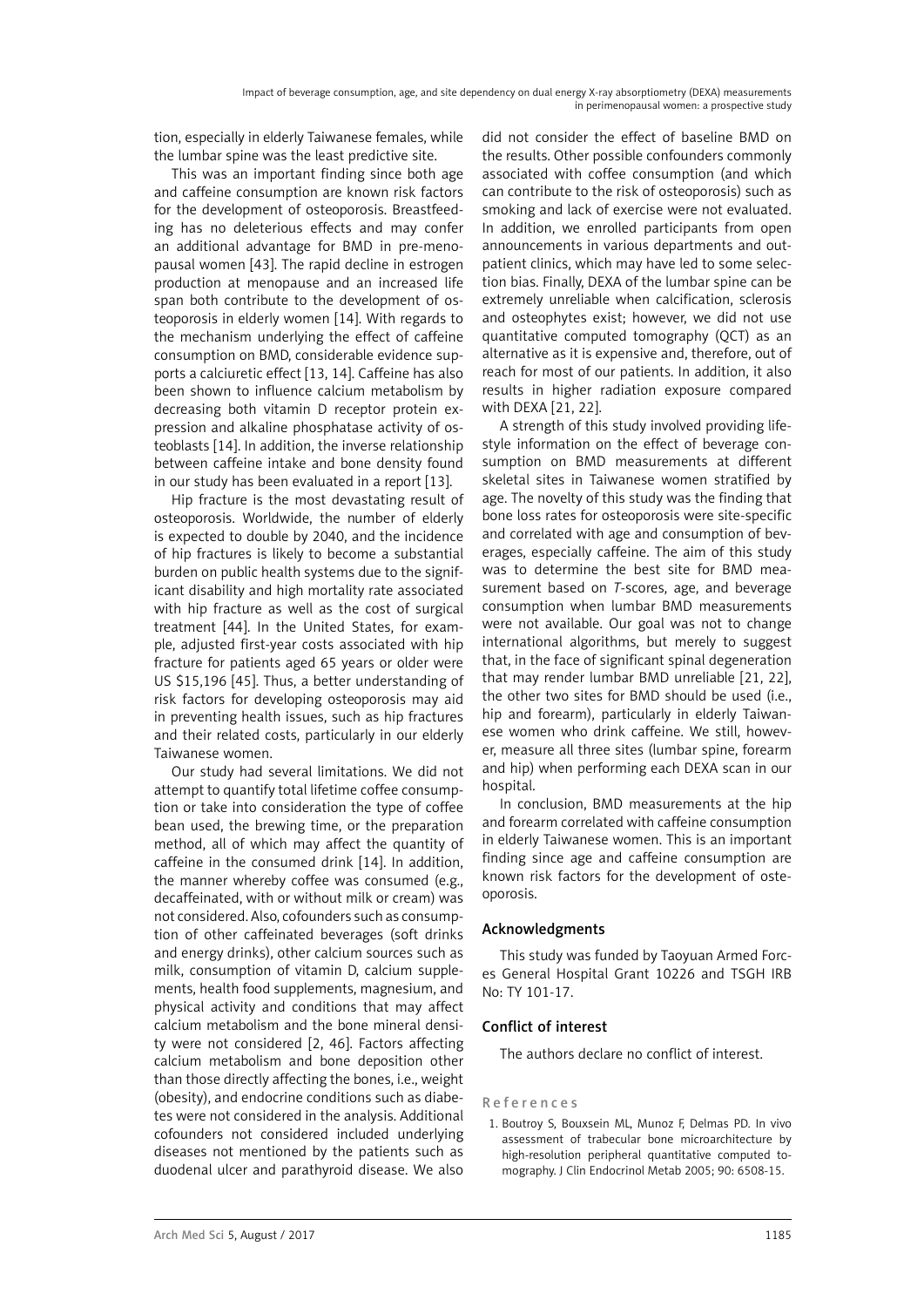- 2. World Health Organization. Prevention and Management of Osteoporosis: Report of a WHO Scientific Group (Technical Report Series, No. 921) (WHO Technical Report Series) 2003.
- 3. Damilakis J, Adams JE, Guglielmi G, Link TM. Radiation exposure in X-ray-based imaging techniques used in osteoporosis. Eur Radiol 2010; 20: 2707-14.
- 4. Kanis JA, McCloskey EV, Johansson H, Oden A, Melton III LJ, Khaltaev N. A reference standard for the description of osteoporosis. Bone 2008; 42: 467-75.
- 5. Adams JE. Dual-energy X-ray absorptiometry. In: Osteoporosis and Bone Densitometry Measurements. Guglielmi G (ed.). Springer, New York 2013; 101-22.
- 6. Du F, Qiukui H, Birong D, et al. Association of osteoporotic fracture with smoking, alcohol consumption, tea consumption and exercise among Chinese nonagenarians/centenarians. J Nutr Health Aging 2011; 15: 327-31.
- 7. Muraki S, Yamamoto S, Ishibashi H, et al. Diet and lifestyle associated with increased bone mineral density: cross-sectional study of Japanese elderly women at an osteoporosis outpatient clinic. J Orthop Sci 2007; 12: 317-20.
- 8. Sheng J, Qu X, Zhang X, et al. Coffee, tea, and the risk of hip fracture: a meta-analysis. Osteoporos Int 2014; 25: 141-50.
- 9. Devine A, Hodgson JM, Dick IM, Prince RL. Tea drinking is associated with benefits on bone density in older women. Am J Clin Nutr 2007; 86: 1243-7.
- 10. Singh MAF. Exercise, nutrition and managing hip fracture in older persons. Curr Opin Clin Nutr Metab Care 2014; 17: 12-24.
- 11. Yin J, Winzenberg T, Quinn S, Giles G, Jones G. Beverage-specific alcohol intake and bone loss in older men and women: a longitudinal study. Eur J Clin Nutr 2011; 65: 526-32.
- 12. Tseng HC, Wang CJ, Cheng SH, et al. Tea-drinking habit among new university students: associated factors. Kaohsiung J Med Sci 2013; 30: 98-103.
- 13. Hernandez-Avila M, Colditz GA, Stampfer MJ, Rosner B, Speizer FE, Willett WC. Caffeine, moderate alcohol intake, and risk of fractures of the hip and forearm in middle-aged women. Am J Clin Nutr 1991; 54: 157-63.
- 14. Lee DR, Lee J, Rota M, et al. Coffee consumption and risk of fractures: a systematic review and dose-response meta-analysis. Bone 2014; 63: 20-8.
- 15. Haentjens P, Magaziner J, Colón-Emeric CS, et al. Metaanalysis: excess mortality after hip fracture among older women and men. Ann Intern Med 2010; 152: 380-90.
- 16. Walker-Bone K, D'Angelo S, Syddall H, et al. Exposure to heavy physical occupational activities during working life and bone mineral density at the hip at retirement age. Occup Environ Med 2014; 71: 329-31.
- 17. Tamaki J, Iki M, Fujita Y, et al. Impact of smoking on bone mineral density and bone metabolism in elderly men: the Fujiwara-kyo Osteoporosis Risk in Men (FOR-MEN) study. Osteoporos Int 2011; 22: 133-41.
- 18. Senel K, Baykal T, Seferoglu B, et al. Circulating vascular endothelial growth factor concentrations in patients with postmenopausal osteoporosis. Arch Med Sci 2013; 9: 709-12.
- 19. Anagnostis P, Vakalopoulou S, Charizopoulou M, et al. Is there any association between leptin levels and bone mineral density in haemophiliac men? Arch Med Sci 2013; 9: 459-65.
- 20. Chantler S, Dickie K, Goedecke J, et al. Site-specific differences in bone mineral density in black and white

premenopausal South African women. Osteoporos Int 2012; 23: 533-42.

- 21. Link TM. Axial and peripheral QCT. In: Osteoporosis and Bone Densitometry Measurements. Guglielmi G (ed.). Springer-Verlag, Berlin 2013; 123-34.
- 22. Malluche HH, Davenport DL, Cantor T, Monier-Faugere MC. Bone mineral density and serum biochemical predictors of bone loss in patients with CKD on dialysis. Clin J Am Soc Nephrol 2014; 9: 1254-62.
- 23. Scafoglieri A, Provyn S, Wallace J, et al. Whole Body Composition by Hologic QDR 4500/A DXA: System Reliability versus User Accuracy and Precision, Applications and Experiences of Quality Control, Prof. Ognyan Ivanov (ed.), ISBN: 978-953-307-236-4, InTech, 2011; 45-62.
- 24. IOF One-Minute Risk http://www.iofbonehealth.org/ date accessed: November 2014.
- 25. Lang, TA, Secic M. How to report statistics in medicine: annotated guidelines for authors, editors, and reviewers. 2nd ed. Sheridan Press, Hanover (PA) 2006.
- 26. World Health Organization. Assessment of fracture risk and its application to screening for postmenopausal osteoporosis. Report of a WHO Study Group. World Health Organization technical report series 1994; 843: 1-129.
- 27. Rachner TD, Khosla S, Hofbauer LC. Osteoporosis: now and the future. Lancet 2011; 377: 1276-87.
- 28. Abrahamsen B, Hansen T, Jensen LB, Hermann A, Eiken P. Site of osteodensitometry in perimenopausal women: correlation and limits of agreement between anatomic regions. J Bone Miner Res 1997; 12: 1471-9.
- 29. Melton LJ, Atkinson EJ, O'Fallon WM, Wahner HW, Riggs BL. Long-term fracture prediction by bone mineral assessed at different skeletal sites. J Bone Miner Res 1993; 8: 1227-33.
- 30. Wasnich RD, Ross PD, Davis JW, Vogel JM. A comparison of single and multi-site BMC measurements for assessment of spine fracture probability. J Nucl Med 1989; 30: 1166-71.
- 31. Namwongprom S, Rojnastein S, Mangklabruks A, Soontrapa S, Taya P, Ongphiphadhanakul B. Discrepancy of left and right hip bone mineral density (BMD) in Thai women: diagnostic agreement and misclassification. Ann Nucl Med 2012; 26: 787-93.
- 32. Krestan C, Grampp S, Resch-Holeczke A, Henk C, Imhof H, Resch H. Diagnostic disagreement of imaging quantitative sonography of the calcaneus with dual X-ray absorptiometry of the spine and femur. AJR 2001; 177: 213-6.
- 33. Grampp S, Henk C, Fuerst T, et al. Diagnostic agreement of quantitative sonography of the calcaneus with dual X-ray absorptiometry of the spine and femur. AJR 1999; 173: 329-34.
- 34. Lai K, Rencken M, Drinkwater BL, Chesnut III CH. Site of bone density measurement may affect therapy decision. Calcif Tissue Int 1993; 53: 225-8.
- 35. Pouilles J, Tremollieres F, Ribot C. Spine and femur densitometry at the menopause: are both sites necessary in the assessment of the risk of osteoporosis? Calcif Tissue Int 1993; 52: 344-7.
- 36. Wilson J, Bonner T, Head M, Fordham J, Brealey S, Rangan A. Variation in bone mineral density by anatomical site in patients with proximal humeral fractures. J Bone Joint Surg Br 2009; 91: 772-5.
- 37. Cui LH, Shin MH, Kweon SS, et al. Relative contribution of body composition to bone mineral density at different sites in men and women of South Korea. J Bone Miner Metab 2007; 25: 165-71.